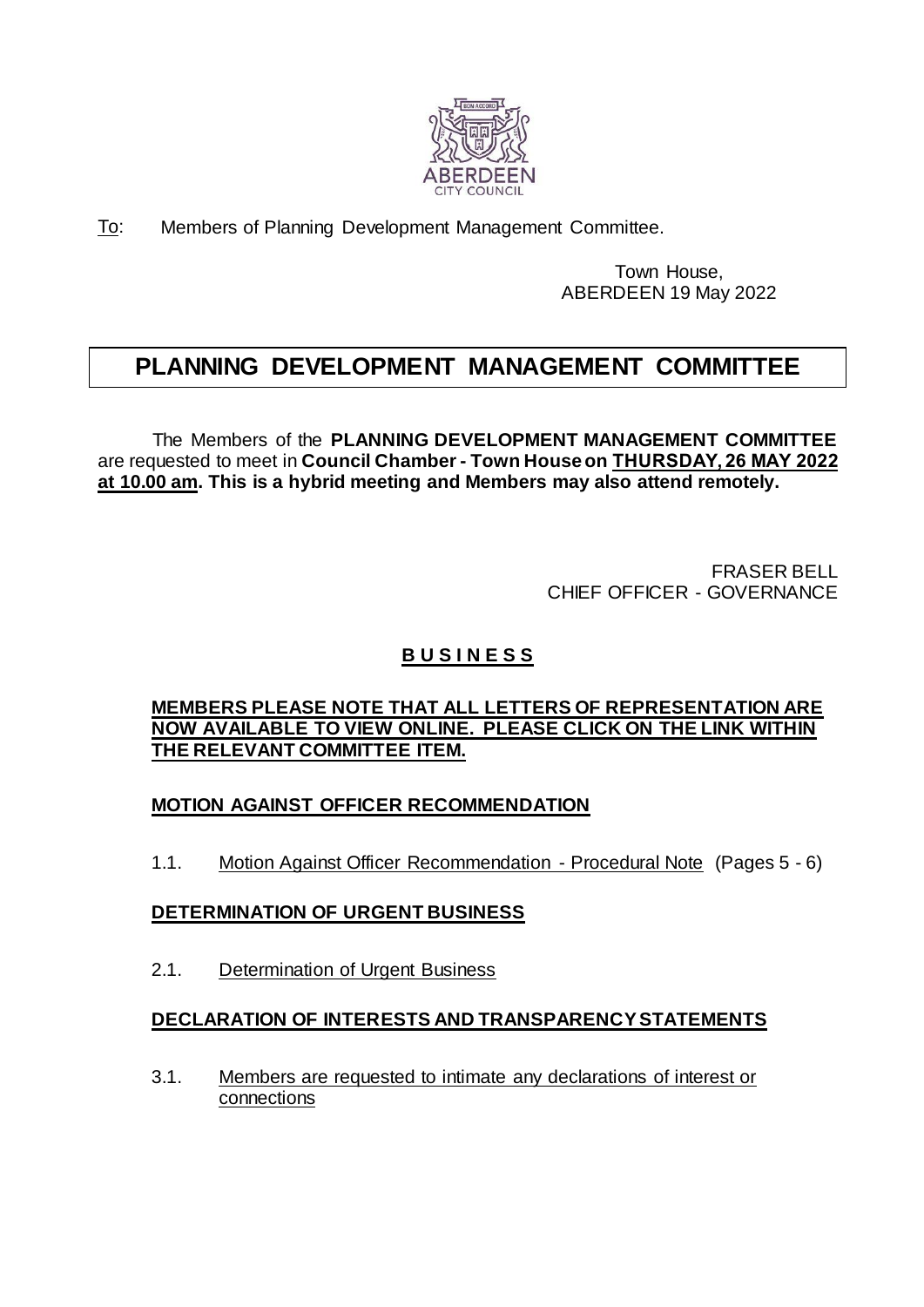#### **MINUTES OF PREVIOUS MEETINGS**

4.1. Minute of Meeting of the Planning Development Management Committee of 21 April 2022 - for approval (Pages 7 - 8)

#### **COMMITTEE PLANNER**

5.1. Committee Planner (Pages 9 - 12)

#### **GENERAL BUSINESS**

#### **WHERE THE RECOMMENDATION IS ONE OF APPROVAL**

6.1. Listed Building Consent for the erection of single storey extension to side and internal alterations - Old Ferryhill House, 70 Prospect Terrace Aberdeen (Pages 13 - 34)

Planning Reference – 220032

All documents associated with this application can be found at the following link and enter the refence number above:-

[Link.](https://publicaccess.aberdeencity.gov.uk/online-applications/)

Planning Officer: Aoife Murphy

6.2. Detailed Planning Permission for the change of use from Class 8 (residential institution) to form 10 flats (sui generis), erection of single storey extension to rear, formation of terraces and balconies with associated balustrades, alterations to existing openings and other associated works - Millbank House, 139 Hardgate Aberdeen (Pages 35 - 70)

Planning Reference – 211430

All documents associated with this application can be found at the following link and enter the refence number above:-

[Link.](https://publicaccess.aberdeencity.gov.uk/online-applications/)

Planning Officer: Robert Forbes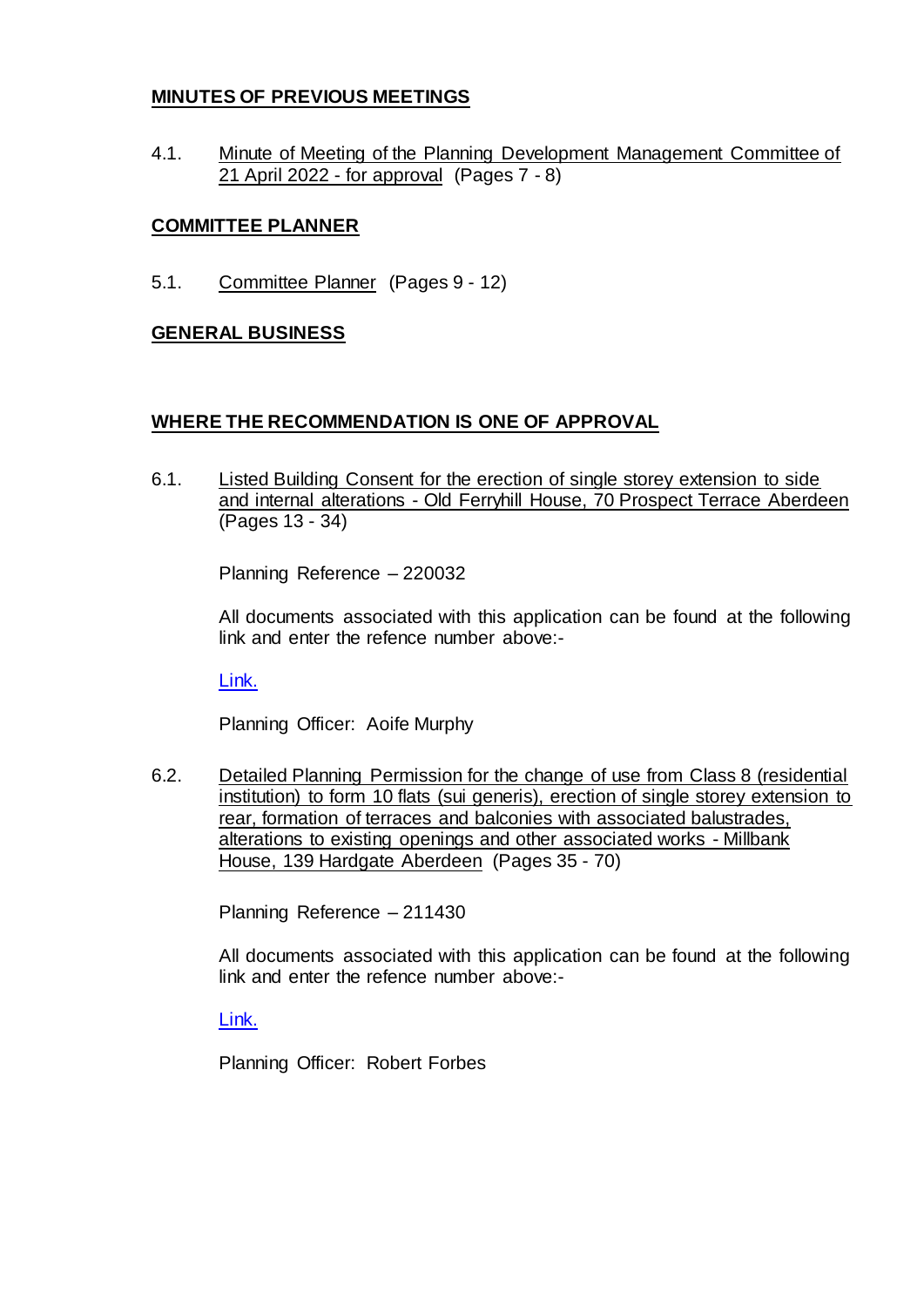6.3. Detailed Planning Permission for the erection of energy storage facility including containers of batteries, power converters, transformers, stores, meter building, security, fencing and associated infrastructure - site to the north west of Helix House, Kirkton Drive Aberdeen (Pages 71 - 96)

Planning Reference – 220026

All documents associated with this application can be found at the following link and enter the refence number above:-

[Link.](https://publicaccess.aberdeencity.gov.uk/online-applications/)

Planning Officer: Lucy Greene

#### **WHERE THE RECOMMENDATION IS ONE OF REFUSAL**

7.1. Detailed Planning Permission for the erection of a log cabin to the side (part retrospective) - 7 Lochside Drive Aberdeen (Pages 97 - 118)

Planning Reference – 220278

All documents associated with this application can be found at the following link and enter the refence number above:-

[Link.](https://publicaccess.aberdeencity.gov.uk/online-applications/)

Planning Officer: Rebecca Kerr

#### **OTHER REPORTS**

- 8.1. Planning Enforcement Activity Report PLA/22/072 (Pages 119 146)
- 8.2. A Revised Guide to Planning Consents for the Aberdeen Inner-City Multis -PLA/22/085 (Pages 147 - 178)
- 8.3. Affordable Housing Waiver Extension PLA/22/091 (Pages 179 184)

#### **DATE OF NEXT MEETING**

9.1. Thursday 23 June 2022 at 9AM

**Members please note the earlier start time of 9am.**